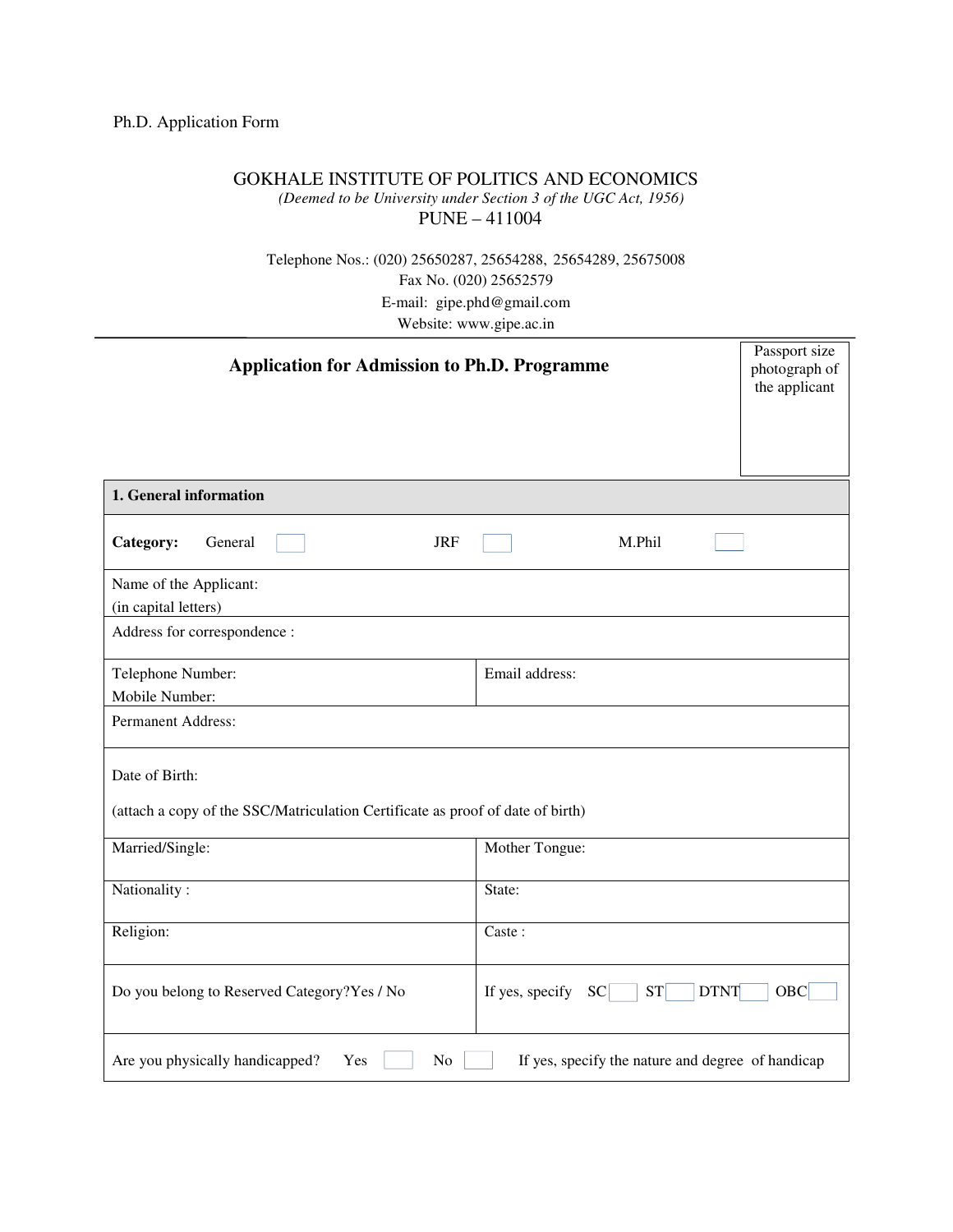| 2. Department and place of employment                                                                                                                                                                                       |  |
|-----------------------------------------------------------------------------------------------------------------------------------------------------------------------------------------------------------------------------|--|
| <b>Present Occupation/Employment:</b><br>(please give name and address of the employer, if<br>employed, and send your application form through your<br>employer along with a No Objection Certificate from the<br>employer) |  |
| Father's/Husband's/Guardian's name and address:                                                                                                                                                                             |  |
| In the case of Guardian, relationship with the applicant:                                                                                                                                                                   |  |

| 3. Bachelor degree     |                         |  |
|------------------------|-------------------------|--|
| Degree:                | University:             |  |
| $Subject(s)$ offered : | Percent /Grade Points** |  |
| Year of passing:       | Class/Grade*            |  |

| 4. Master's degree     |                         |
|------------------------|-------------------------|
| Degree:                | University:             |
| $Subject(s)$ offered : | Percent /Grade Points** |
| Year of passing:       | $Class/Grade*$          |

\* Please attach copies of certificates and statements of marks in support of the information provided.

\*\* Where grade points are awarded, please indicate equivalent percentage along with the supporting documents.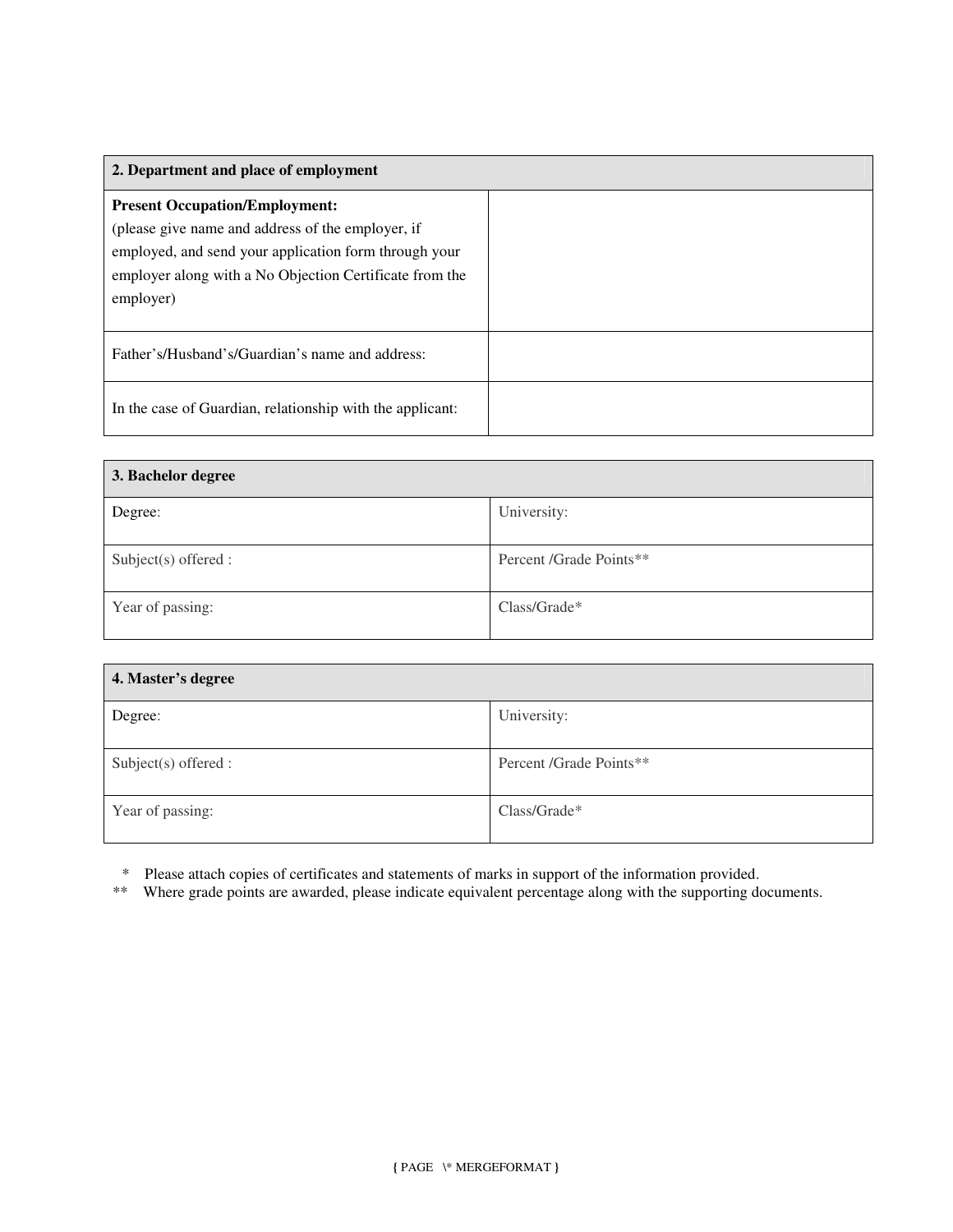5. Details of published articles, if any (attach separate sheet, if required)

| 6. Have you taught any subject in Junior College / Senior College / University? If yes, please give details (attach |  |
|---------------------------------------------------------------------------------------------------------------------|--|
| necessary certificates).                                                                                            |  |

| Name of the College/University | Subject(s) | Year(s) |
|--------------------------------|------------|---------|
|                                |            |         |

| 7. Have you gained any professional experience in the subject after you obtained your Masters Degree? If yes,<br>please give details (attach necessary certificates) |  |  |
|----------------------------------------------------------------------------------------------------------------------------------------------------------------------|--|--|
| Name of the organisation where<br>professional experience was gained                                                                                                 |  |  |
| Period of professional experience:                                                                                                                                   |  |  |
| Nature of professional experience:                                                                                                                                   |  |  |

8. Subject for Ph.D. 1. Economics 2. Agricultural Economics 3. Population Studies 4. Law and Economics 5. Sociology 6. Public Policy

9. Have you qualified the UGC NET for JRF and lectureship?Yes / No